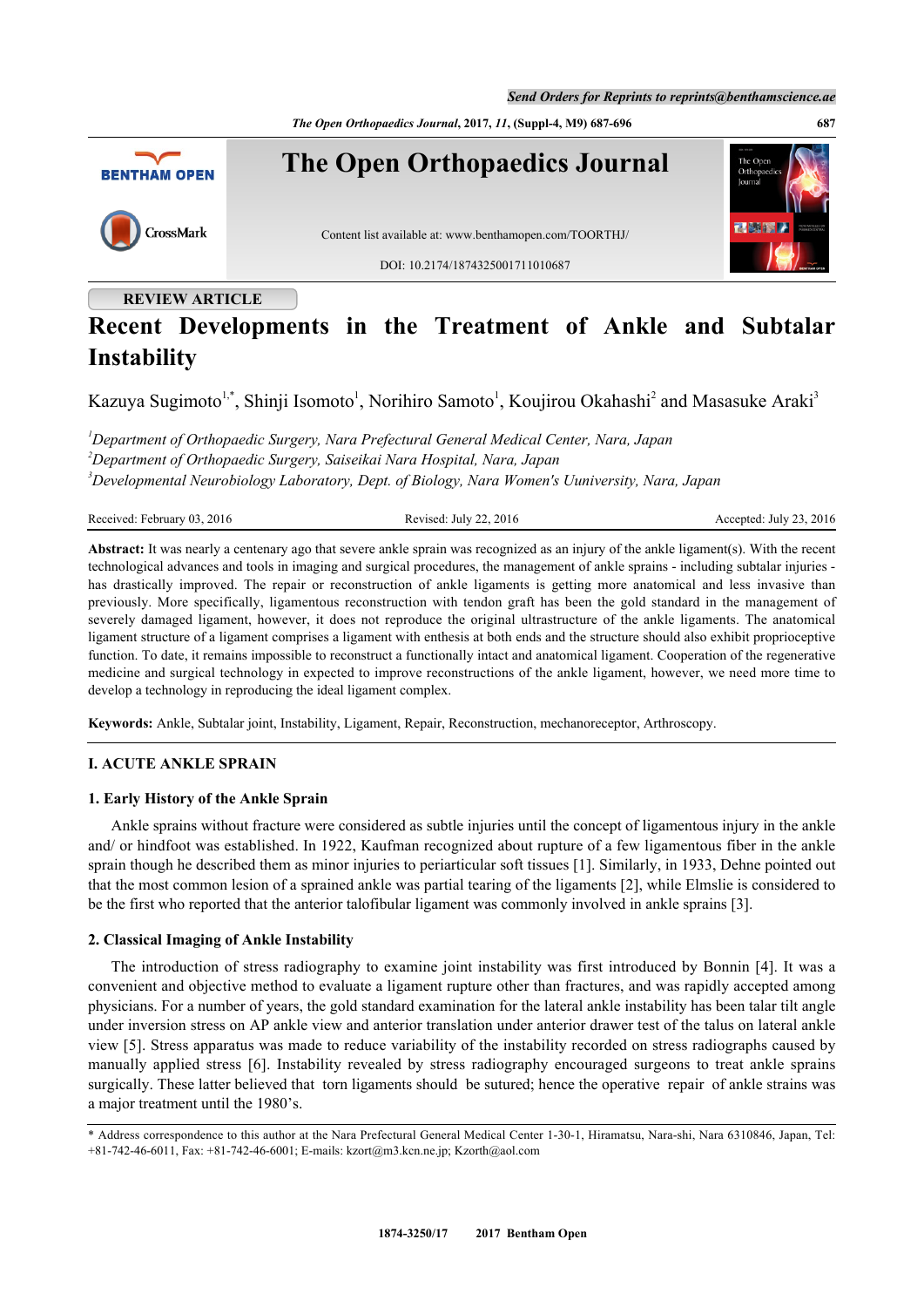#### **3. Controversy in the Treatment of Acute Ankle Sprain**

In his review article [\[7](#page-6-6)], Kanus examined, the advantages and disadvantages of functional treatment, immobilization in a plaster cast and operative treatment, and he concluded that an operative treatment had no significant advantages over a conservative approach. In fact, higher rates of complications, longer absence period from work and higher costs were associated with the operative treatment. The most common complications of an operative treatment were iatrogenic injuries of the superficial peroneal nerve and or the sural nerve. He reported however that a better ankle stability could be obtained upon operative treatment, hence this was a possible advantage compared with conservative treatment, more particularly in cases of severe sprains with complete tear of 2 or 3 ligaments.

In a randomized controlled trial, Povacz *et al.* [\[8](#page-6-7)] reported that there were no differences in clinical outcomes between ankles treated conservatively and those treated operatively. Though, a number of the ankles with fair results were much larger in those with a talar tilt of more than 15 degrees compared with those with a talar tilt of no more than 15 degrees. In 2003, Pinjnenburg *et al.* [[9\]](#page-7-0) reported better mechanical stability, fewer recurrent sprains and fewer incidence of residual pain in ankles treated operatively than in those conservatively treated over long follow-up periods. However, controversy still exists on the optimal approaches towards the treatment of acute ankle sprains.

There are 2 major reasons for this controversy. First, it is important to point out that the lateral ankle ligamentous complex consists of 3 ligaments; the anterior talofibular, the calcaneofibular and the posterior talifibular ligament [[3\]](#page-6-2). A given ankle sprain can present different combination of injuries of these ligaments. Hence, it becomes inaccurate to compare the clinical outcome of different combination of ligamentous injuries, and there is limited literature comparing surgical vs. conservative treatments of specific combination of ligamentous injuries.

Most of the acute lateral ankle sprains are isolated anterior talofibular injury or combined injuries of the anterior talofibular and calcaneofibular ligament. A precise diagnosis of the calcaneofibular ligament injury is critical to determine the severity of the lateral ankle sprain.

A second reason resides in the occult subtalar instability accompanying an ankle sprain. The calcaneofibular ligament is not only part of the lateral ankle ligaments, but is also a stabilizer of the subtalar joint. An injury to the calcaneofibular ligament implies an injury to the subtalar joint [[10\]](#page-7-1).

Meyer *et al.* [\[11\]](#page-7-2) first described the subtalar sprain associated with ankle sprain using subtalar arthrography. The presence of subtalar sprain was confirmed in many of the ankle sprain patients included in the study. This explains why the sinus tarsi syndrome [[12\]](#page-7-3) commonly occurs in the patient following an ankle sprain, as a result of subtalar ligament injuries such as those affecting the interosseous talocalcaneal and the cervical ligament. However, subtalar symptoms are usually not easy to distinguish from residual symptoms upon the occurrence of an ankle sprain.

#### **4. Importance of the Calcaneofibular Ligament Injury**

In order to address the controversy over the treatment of acute ankle sprain, a precise assessment of the condition of each individual ligament is essential, especially that of the calcaneofibular ligament.

Stress radiography is the most popular method to assess mechanical instability, and many authors have published criteria of pathological instability[[13](#page-7-4) - [16](#page-7-5)]. The sensitivity and specificity of stress radiography of the ankle is, however, insufficient to assess the degree of injury of individual ligament.

In our study of subtalar arthrography in patients with acute injuries of the calcaneofibular ligament, the accuracy of the method in making a diagnosis of calcaneofibular ligament injury was 76%, compared with 61% for inversion stress radiography and 66% for anterior drawer stress radiography [[17\]](#page-7-6). Using the diagnosis accuracy offered by subtalar arthrography, the results of a conservative treatment were compared between leakage positive and leakage negative series [[18\]](#page-7-7). Only 12% of the patients who showed no leakages had symptoms over a mean follow-up period of 5 years, as opposed to 70% of the patients who showed leakage. We thus concluded that the better approach for patients with acute lateral ankle sprains was the implementation of a week of weight-bearing below the knee cast immobilization followed by 5 weeks of a semi-hard brace, if the injury was exclusively located in the anterior talofibular ligament.

#### **5. Non-invasive Examination**

Recent developments in MRI and ultrasound allow for the examination of ligaments in a noninvasive manner. Interestingly, however, injuries of the anterior talofibular ligament are predictably detected by MRI and ultrasound, while injuries of the calcaneofibular ligament are not [\[19](#page-7-8), [20](#page-7-9)].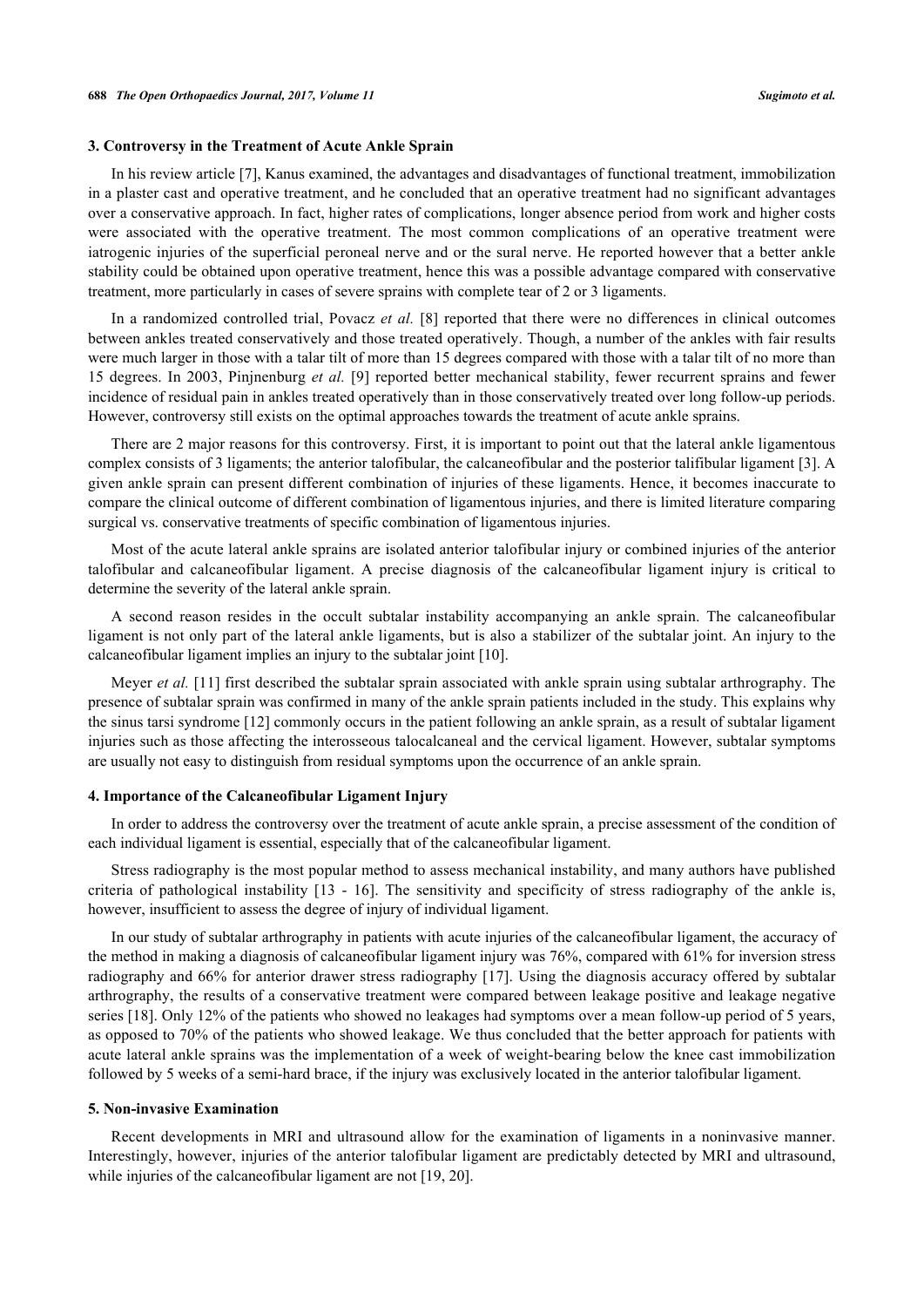In our experience of MRI analysis of acute lateral ankle sprains, imaging of the calcaneofibular ligaments was difficult, even in non-injured ankle[[21\]](#page-7-10). In patients presenting combined injuries of the anterior talofibular and calcaneofibular ligaments, the only changes of intensity observed in T2 weighted images were those of the peroneal tendon sheath, suggesting the occurrence of an effusion. Given the cost of the approach and the findings presented so far, MRI was deemed unsuitable for evaluation of the calcaneofibular ligament.

Future advances towards the noninvasive examination of lateral ligaments are based on the use of dynamic ultrasound imaging with high resolution. The examination cost of ultrasound is much lower than that of MRI and only takes a few times to perform. The size of an ultrasound machine is getting smaller hence less space occupying, thus facilitating their use in offices or on the field.

#### **6. Future of the Management of Acute Ankle Sprain**

In our study, the conservative treatment consisting of a one-week immobilization followed by a functional treatment was determined to be insufficient in addressing the combined injuries of the anterior talofibular and calcaneofibular ligaments [\[18\]](#page-7-7). At the moment, we are not in a position to provide any evidence of suitable treatment for patients presenting combined injuries of the anterior talofibular and calcaneofibular ligaments, or for those presenting ruptures of all 3 ligaments. Randomized controlled trials are required to guide the clinical decision making process for patients with combined injuries of the anterior talofibular and calcaneofibular ligaments, and for those with ruptures of all 3 ligaments.

# **II. CHRONIC OR RECURRENT ANKLE INSTABILITY**

#### **1. Etiology**

Chronic or recurrent ankle instability results from the insufficient healing of the ligaments after an acute sprain or due to deterioration of the ligaments upon repeated sprain, or is also sometimes caused by joint laxity. Muscle strength and proprioception [\[22](#page-7-11)] are believed to prevent sprains of the ankle. Various symptoms due to instability, and weakened peroneal muscles and dysfunctions of proprioception worsen instability and increase the risk of recurrent sprains.

Severity of the instability varies widely from an isolated injury of the anterior talofibular ligament to combined injuries. Young active patients may be symptomatic even when the injury is limited in the anterior talofibular ligament, while combined ligamentous injuries in elderly patients may be asymptomatic.

#### **2. Conservative Treatment**

Peroneal muscles work as pronators of the foot and are believed to protect the ankle from inversion sprains. Training with the goal to increase peroneal muscle strength has been implemented for patients with lateral ankle instability.

However, if the muscles do not fire rapidly at the moment of inversion sprain, they can

not prevent ankle sprain even if they are sufficiently strong. The reaction of muscles upon stimulation of stretch receptors located in the muscle and in the joint ligaments, was largely investigated; these types of feedback systems are known as proprioception [[23](#page-7-12)]. Mechanoreceptors and nerve networks present around joint capsules are considered as sensors in this kind of system[[24](#page-7-13), [25](#page-7-14)]. In preliminary studies, we observed fibers positively bound by antineurofilament antibodies in the lateral ankle ligaments (Fig. **[1](#page-2-0)**). Reeducation of the proprioception system is important following an ankle sprain, as this will likely damage the nerve network through rupture of capsules and ligaments.

Balance board training is effective for the prevention of ankle sprain recurrences [[26](#page-7-15)]. Such form of training is believed to result in the reeducation of the nerve network spreading across the ligament and the joint capsules, or result in the improvement of proprioceptions around the ankle.

<span id="page-2-0"></span>The effectiveness of external orthosis has been investigated by a number of authors [[27](#page-7-16) - [29](#page-7-17)]. Treatment approaches using braces are convenient and classically represent the first method of choice for chronic or recurrent instability of the ankle. Varied types of braces are manufactured by various companies, hence suitable braces may be found to address various degrees of severity in ankle instability. Nevertheless, some patients will still develop recurrent ankle sprain even if they wear braces.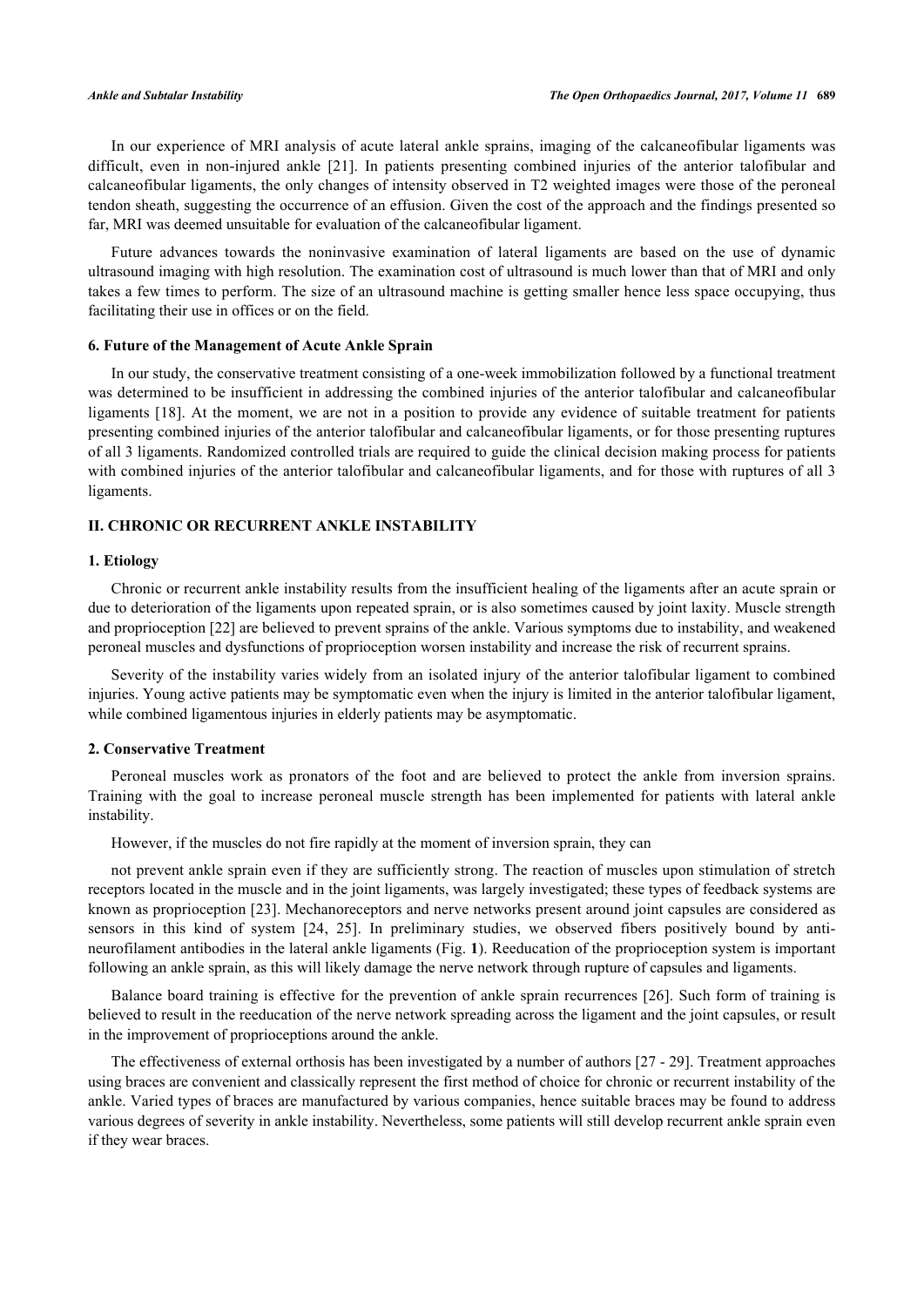

**Fig. (1).** Neurofilament positive fibers observed in the human calcaneo-fibular ligament.

#### **3. Operative Treatment**

### **a. Classical Tenodesis**

Operative treatment of the lateral ankle ligament was reported early in the  $20<sup>th</sup>$  century. Until around 1980, the majority of the reported techniques were tenodesis using the peroneus brevis tendon. The operative procedures described by Elmslie [\[3\]](#page-6-2), Evan [[30](#page-7-18)], Lee [[31](#page-7-19)], Watson-Jones [\[32](#page-7-20)] and Chrisman-Snook [[33\]](#page-8-0) represent a variety of tenodesis, which had been adopted by a number of surgeons around the world. The short-term outcome associated with these operations aimed to restore ankle stability, was acceptable.

The main issues resulting from these procedures were their high rate of complications related to nerve injuries due to the width of the skin incision which was necessary to harvest the peroneus brevis tendon [\[34](#page-8-1)] and due to restriction of the ankle and hinfoot motion using non-anatomical tenodesis [[35\]](#page-8-2). The sural nerve and/or the superficial peroneal nerve was (were) often affected during the operations causing paeresthesia or hypaesthesia of the lateral and/or dorsal aspect of the foot. Tenodesis using peroneal tendons were gradually replaced by less invasive and more anatomical procedures towards the end of the  $20<sup>th</sup>$  century.

#### **b. Simple Repair and Reinforcement**

Primary repair of the ligaments, as described by Broström *et al.* [[36\]](#page-8-3), was a simple method, which did not require sacrifice of the peroneal brevis tendon. This procedure was effective if remnants of the torn ligaments existed, but some authors expressed concerns over the recurrence of ankle instability because of the pathologically vulnerable property of the remnant. In fact, this procedure failed in patients presenting general joint laxity and those with poor remnant. The reinforcement procedure described by Gould *et al.* [[37\]](#page-8-4) was one of the solutions brought to address the caveat of Broström's procedure.

A number of reports have been published on the positive clinical outcomes resulting from the combined use of Broström's and Gould's procedures, with low complication rates. One weak point of Gould's procedure, however, was the restriction of sagittal motion; especially in plantar flexion due to suture of the proximal margin from the extensor retinaculum to the fibular, which sometimes resulted in restriction of hindfoot motion [[38\]](#page-8-5).

#### **c. Anatomical Reconstruction**

Anatomical reconstructions intended to reproduce original ligament and associated biomechanics were advocated based on studies of detailed local anatomy and biomechanics studies focused on the lateral ligaments of the ankle. Studies performed on cadavers allowed recognition of the overlap of the foot print of the ligaments at fibular attachment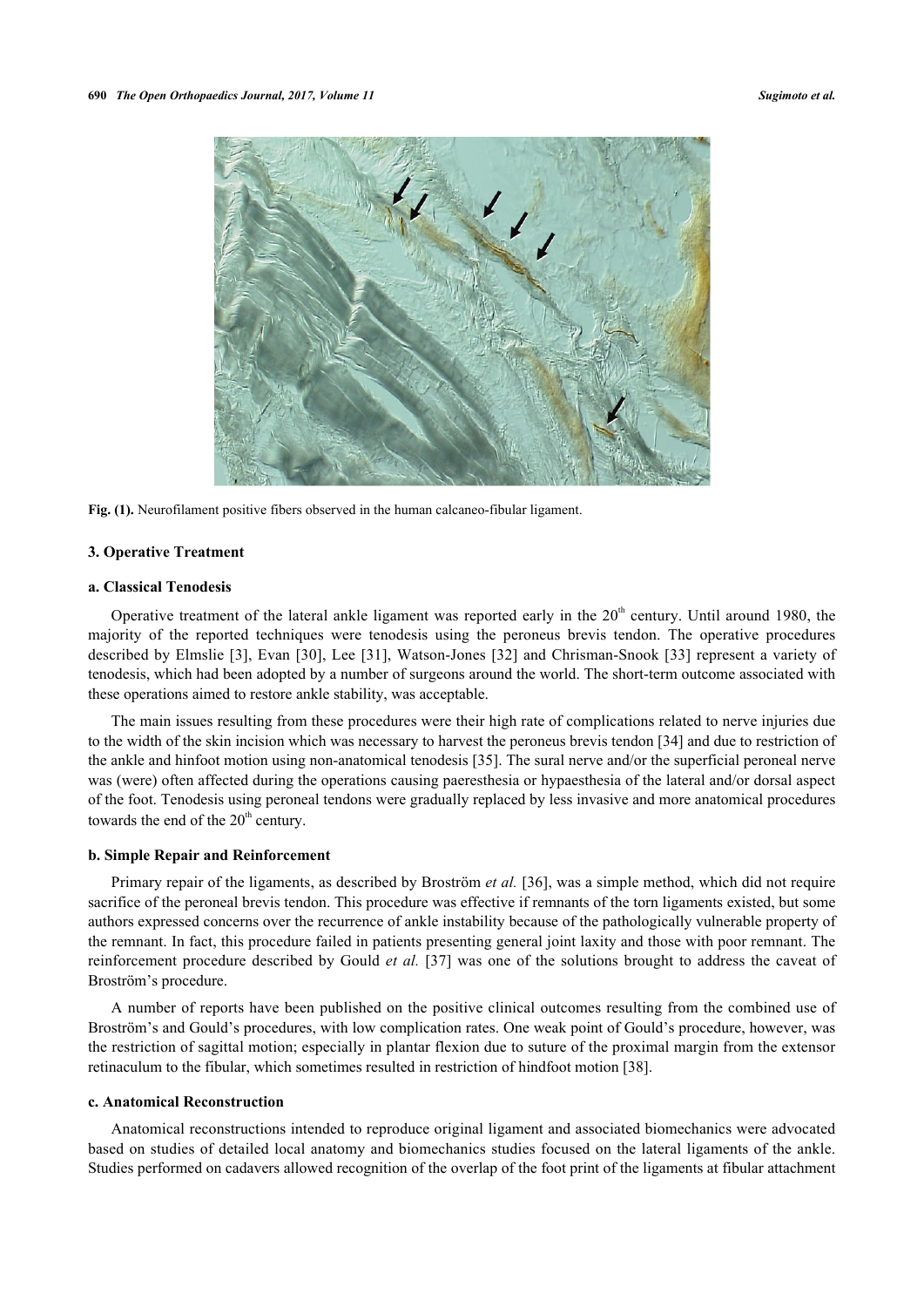and a clearer definition of the isometry of the anterior talofibular and calcaneofibular ligaments [[39,](#page-8-6) [40\]](#page-8-7).

Many anatomical reconstruction techniques consisted in using a tendon graft using an autograft of an allograft [[41](#page-8-8) - [46\]](#page-8-9). Use of an allograft saves operative time and invasion for harvesting the graft, but is not covered by all the types of health insurance. Gracillis tendon, semitendinous tendon, plantarlis tendon and split peroneal tendon are commonly carried out autograft. A few reports of reconstructions using an autograft from the palmaris longs tendon [[45](#page-8-10)] or part of the tendon fascia lata were published.

<span id="page-4-0"></span>In 13 cases of our series of patients with severe instability, the patellar tendon-bone graft was implemented [\[44\]](#page-8-11). The technique described was a unique method to reproduce the structure of the enthesis on the fibular side (Fig. **[2](#page-4-0)**). As public health insurance does not cover the use of allograft in our country, the graft had to be harvested from the patent's knee. Because of the invasive nature of the procedure to the knee, we stopped using this approach.



**Fig. (2).** Reconstruction of fibular side enthesis by insertion of the bone part of the bone-patellar tendon autograft isolated from the ipsilatral knee. Each leg of the split tendon is destined to replace the anterior talofibulat ligament (right) and the talocalcaneal ligament (left).

In order to circumvent harvesting an autograft from a distant site, reconstructions of the ligament(s) were reported using periosteal flap(s) [\[47](#page-8-12), [48\]](#page-8-13). The operation had a good indication for young patients who had thick periosteal membrane in the distal fibular, but was difficult to perform in elderly patients with thin periosteum.

# **d. Artificial Ligament**

The use of artificial ligament *i.e.*, Leed-Keio ligament, was reported by Japanese investigators [\[49](#page-8-14)]. To our opinion, the procedure still holds a clinical value in patients with general joint laxities. More particularly, Leeds-Keio ligament #10 is fit for the reconstruction of the anterior talofibular with or without the calcaneofibular ligament.

### **e. Arthroscopic Repair and Reconstruction**

Current research trends in relation to the treatment of chronic lateral ankle instability are focused on endoscopic or minimally invasive surgeries. Arthroscopic-assisted reconstruction of combined instability was reported by Lui [[50\]](#page-8-15) in 2007. A few years later in 2011, arthroscopic-assisted Broström-Gould for chronic ankle instability was reported by Nery [[51](#page-8-16)]. Arthroscopic surgical interventions attracted the attention of foot  $\&$  ankle surgeons, as well as arthroscopic surgeons, and also led to the development of innovative suture devices and suture anchors. In the early series, suture of the extensor retinaculum to the fibular was performed and the operation kit was called ArthroBroström® , though the technique resembled Gould's augmentation procedure.

In 2013, all -inside arthroscopic repair of the anterior talofibular ligament was reported by Vega *et al.* [\[52](#page-8-17)], and was based on the use of knotless anchor suture. The technique introduced was a simple repair of the ligament itself. This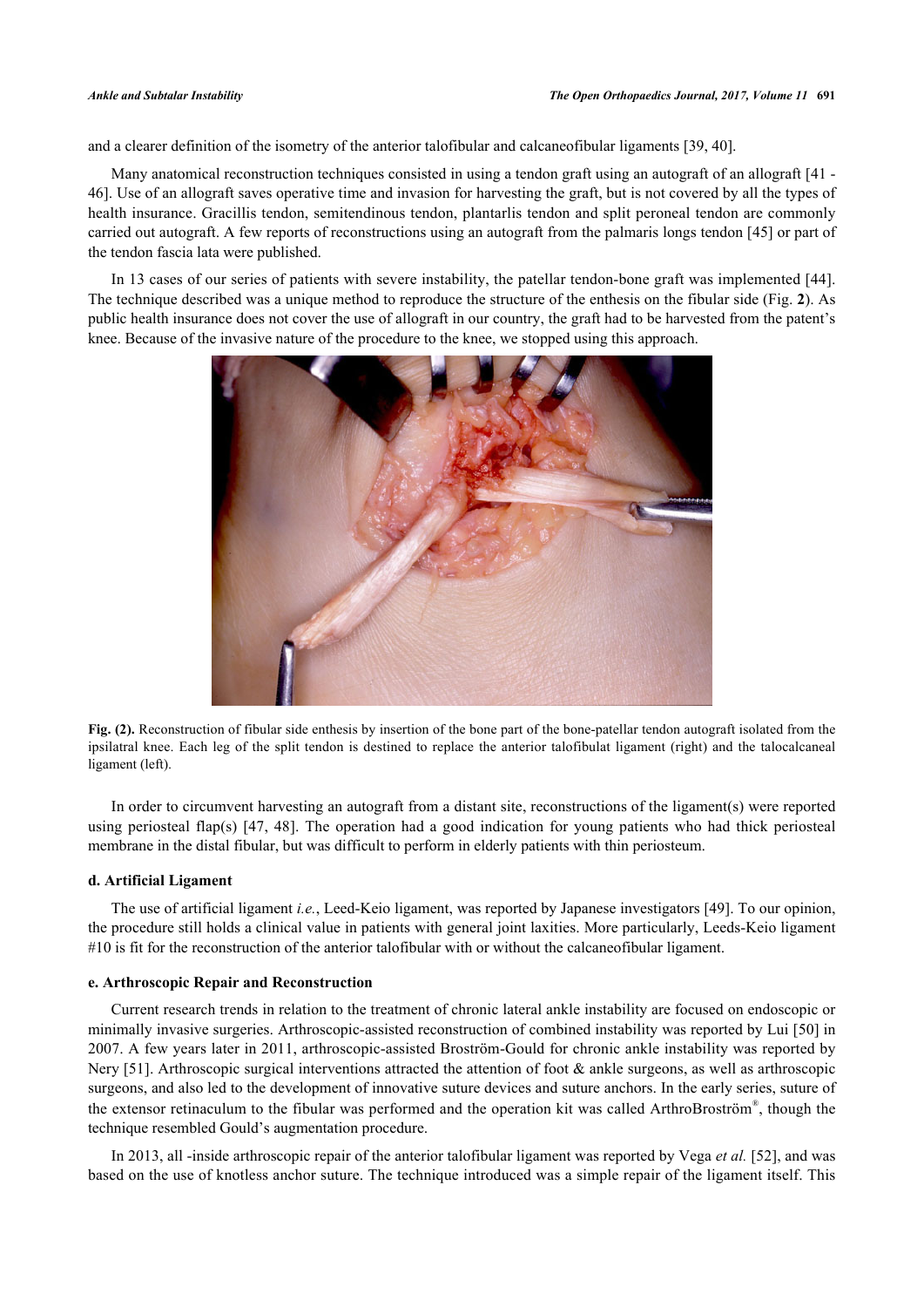technique seemed more anatomical than the procedure involving the suture of the retinaculum to the fibula.

The strength and stiffness of the arthroscopic Broström repair were more favorable in comparison to an open repair procedure, and was more feasible in clinical settings, as suggested by fresh-frozen cadaver study [\[53](#page-8-18)]. If the position of the anchor and suture of the ligament or retinaculum were correctly placed, the biomechanical properties were considered to be the same as those resulting from an open surgery. It is thus essential to establish a simple and easy technique to reduce technical errors in the early phase of the learning curve.

Arthroscopic repair techniques are primarily aimed to repair the anterior talofibular ligament, and fail in the repair of the calcaneofibular ligment. Arthroscopic reconstruction of the lateral ligaments using the gracilis tendon has been proposed by the ankle instability group [[54\]](#page-8-19). The procedure may be performed percutaneously without arthroscopic control. Minimally invasive treatments are attractive to patients suffering from chronic ankle instability regardless of whether the procedures are arthroscopic or not.

Of 6 recent arthroscopic repair studies, 31 complications were reported amongst a total of 178 operations (17.4%) [\[55](#page-9-0)]. Arthroscopic repair or reconstruction of the lateral ankle ligaments have just started to enter clinical settings. There is a need for further development in operative techniques, devices and preoperative evaluation of ligament conditions in order to promote the use of minimally invasive management approaches for ankle instability.

#### **4. Subtalar Instability**

Isolated subtalar instability without ankle instability is a rare condition. The interosseous talocalcaneal ligament is a strong ligament and it seldom ruptures without injuries to the ankle. As mentioned above in relation to acute sprains, the calcanefibular ligament is a stabilizer of the subtalar joint. Many patients with dysfunction of the calcanefibular ligament have potential injuries to the interosseous talocalcaneal ligament [\[56](#page-9-1)].

The sinus tarsi syndrome is known as a unique clinical disorder, which develops subsequently to an "ankle" sprain. The clinical features of the syndrome are pain in the sinus tarsi and unstable feeling of the hindfoot without mechanical instability of the ankle [[12,](#page-7-3) [57\]](#page-9-2). Absence of mechanical instability of the ankle does not rule out a history of ankle sprain. It appears that the sinus tarsi syndrome is a residual symptom of the partial tear of the interosseous talocalcaneal ligament or that of the cervical ligament accompanying the ankle sprain.

In subtalar arthrography studies of the chronic ankle sprain, we found that leakage of the contrast medium from the posterior facet of the subtalar joint to the ankle joint and/or to the peroneal tendon sheaths involved a tear of the calcaneofibular ligament [[56\]](#page-9-1). These studies suggested that chronic ankle instability involving the calcaneofibular ligament were also associated with injuries of the subtalar joints.

In our hands, the volume of the interosseous talocalcaneal ligament or the cervical ligament was decreased and spaces are occupied with synovial tissue and or fibrous tissue. Those findings are supported by literatures [\[58,](#page-9-3) [59\]](#page-9-4). Arthroscopic debridement of those tissues was effective for the syndrome, we thus suspect that the partial tear of the interosseous talocalcaneal ligament or the cervical ligament is the most likely underlying cause of the syndrome.

# **5. Future Developments in the Clinical Management of Chronic or Recurrent Instability of the Ankle and Hhindfoot**

The design of reconstruction procedures in patients presenting ankle instability has become more and more anatomical and less invasive than previously. Tendon graft remains the gold standard, however, it fails to reproduce the original structure of the ankle ligament complex constituted of a ligament, enthesis at both ends and proprioceptive functions. Currently, there are no methods available to reconstruct functionally intact and anatomical ligaments of the ankle.

Recent development in regenerative medicine is expected to bring a breakthrough in the traumatology of the joint. Biocompatible materials mimicking the structure of the bone, cartilage and collagen fiber are nearing the stage of clinical applications. Simple structures of the bone, cartilage and collagen fiber are in the stage of possible clinical use. However, further investigations are required to reproduce the anatomical ligament complex. Cooperation of the regenerative medicine and surgical technology in expected to improve reconstructions of the ankle ligament, if they are not ideal yet [[60\]](#page-9-5).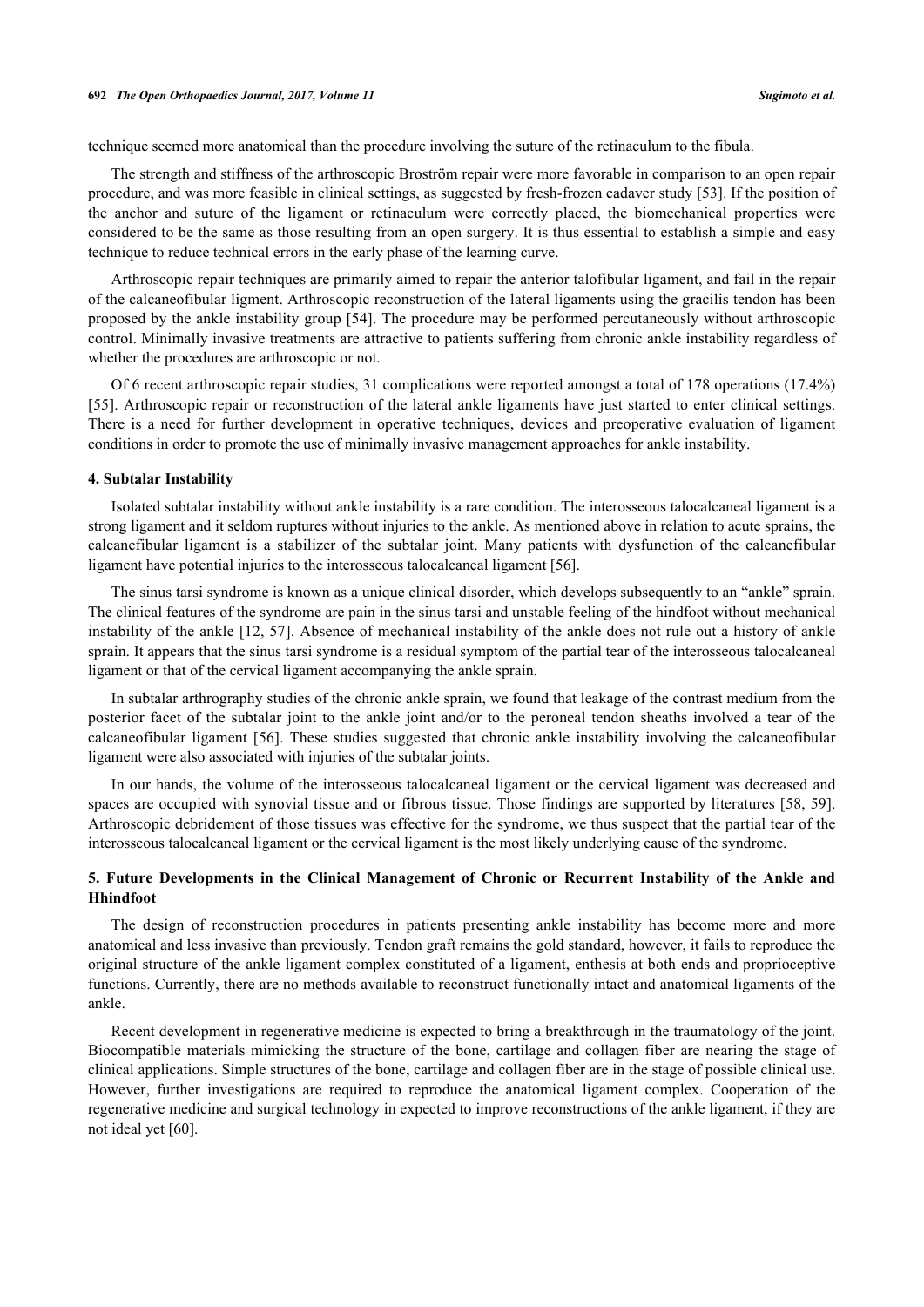# **III. ANKLE INSTABILITY AND OSTEOARTHRITIS**

Harrington [\[61](#page-9-6)] first reported that prolonged instability of the ankle may be associated with osteoarthritis of the ankle. Since then, many physicians have accepted chronic ankle instability as a cause of osteoarthritis. However, the number of patients suffering from osteoarthritis of the ankle is much smaller than that of the knee when considering a large group of patients with ankle sprain.

We suspected that risk factors, other than ankle instability, could explain the occurrence of ankle osteoarthritis, and we searched for the background of patients presenting a chronic instability of the ankle with chondral damages. One study reported that other risk factors associated with ankle osteoarthritis were higher age and medial inclination of the ankle plafond, as detected by inversion stress radiography [\[62](#page-9-7)].

Low tibial or distal tibial oblique osteotomies are indicated for patients presenting stage III osteoarthritis of the ankle [[63,](#page-9-8) [64](#page-9-9)]. To protect the ankle from the end stages of osteoarthritis, it is essential to repair or reconstruct the ligaments in the early stage of osteoarthritis, and to correct the inclination of the plafond in the later stages.

# **CONCLUSION**

The anatomical ligament structure of a ligament comprises a ligament with entheses at both ends and structure should also exhibit proprioceptive function. To date, it remains impossible to reconstruct a fuctionally intact and anatomical ligament. Cooperation ofthe regenerative medicine and surgical technoligy in expected to improve reconstructions ofthe ankle ligament, however, we need more time to develop a technology in reproducing the ideal ligament comlplex.

# **ETHICS APPROVAL AND CONSENT TO PARTICIPATE**

Not applicable.

# **CONSENT FOR PUBLICATION**

Not applicable.

# **CONFLICT OF INTEREST**

The authors declare no conflict of interest, financial or otherwise.

# **ACKNOWLEDGEMENTS**

We would like to thank Professors Lui and Takao for the opportunity to discuss the history, present and future clinical management of ankle and subtalar instability.

# **REFERENCES**

- <span id="page-6-0"></span>[1] Kaufmann G. Verstauchung der grossen Extrimitetsgelenke. Schweiz Ald Wschr 3 1922; 737: 7-16.
- <span id="page-6-1"></span>[2] Dehne E. Die klinik der frischen und habituellen Adduktions supinations distorsion de Fusses. Deutsche Ztschr f Chir 1933; 242: 40-61. [\[http://dx.doi.org/10.1007/BF02799163\]](http://dx.doi.org/10.1007/BF02799163)
- <span id="page-6-2"></span>[3] Elmslie RC. Recurrent subluxation of the ankle-joint. Ann Surg 1934; 100(2): 364-7. [\[http://dx.doi.org/10.1097/00000658-193408000-00012](http://dx.doi.org/10.1097/00000658-193408000-00012)] [PMID: [17856355\]](http://www.ncbi.nlm.nih.gov/pubmed/17856355)
- <span id="page-6-3"></span>[4] Bonnin JG. The hypermobile ankle. Proc R Soc Med 1944; 37(6): 282-6. [PMID: [19992829\]](http://www.ncbi.nlm.nih.gov/pubmed/19992829)
- <span id="page-6-4"></span>[5] Anderson KJ, Lecocq JF, Lecocq EA. Recurrent anterior subluxation of the ankle joint; a report of two cases and an experimental study. J Bone Joint Surg Am 1952; 34 A(4): 853-60. [\[http://dx.doi.org/10.2106/00004623-195234040-00012](http://dx.doi.org/10.2106/00004623-195234040-00012)] [PMID: [12990625\]](http://www.ncbi.nlm.nih.gov/pubmed/12990625)
- <span id="page-6-5"></span>[6] Christensen JC, Dockery GL, Schuberth JM. Evaluation of ankle ligamentous insufficiency using the Telos ankle stress apparatus. J Am Podiatr Med Assoc 1986; 76(9): 527-31. [\[http://dx.doi.org/10.7547/87507315-76-9-527\]](http://dx.doi.org/10.7547/87507315-76-9-527) [PMID: [3761190](http://www.ncbi.nlm.nih.gov/pubmed/3761190)]
- <span id="page-6-6"></span>[7] Kannus P, Renstrom P. Current concept review. Treatment of acute tears of the ligaments of the ankle. Operation, cast, or early controlled mobilization. J Bone Joint Surg Am 1991; 73: 305-12. [\[http://dx.doi.org/10.2106/00004623-199173020-00021](http://dx.doi.org/10.2106/00004623-199173020-00021)] [PMID: [1993726\]](http://www.ncbi.nlm.nih.gov/pubmed/1993726)
- <span id="page-6-7"></span>[8] Povacz P, Unger SF, Miller WK, Tockner R, Resch H. A randomized, prospective study of operative and non-operative treatment of injuries of the fibular collateral ligaments of the ankle. J Bone Joint Surg Am 1998; 80(3): 345-51.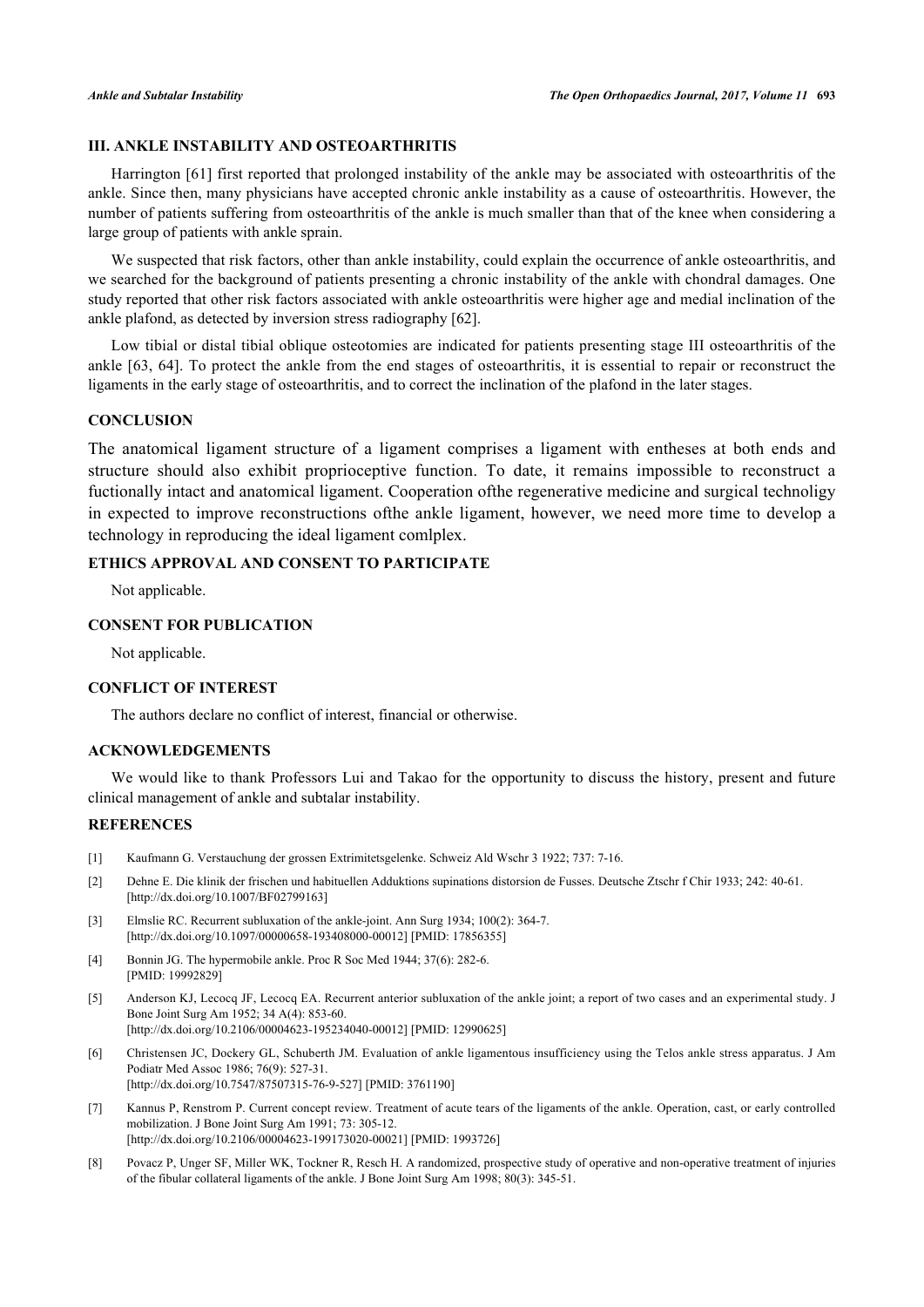[\[http://dx.doi.org/10.2106/00004623-199803000-00006](http://dx.doi.org/10.2106/00004623-199803000-00006)] [PMID: [9531201\]](http://www.ncbi.nlm.nih.gov/pubmed/9531201)

- <span id="page-7-0"></span>[9] Pijnenburg AC, Bogaard K, Krips R, Marti RK, Bossuyt PM, van Dijk CN. Operative and functional treatment of rupture of the lateral ligament of the ankle. A randomised, prospective trial. J Bone Joint Surg Br 2003; 85(4): 525-30. [\[http://dx.doi.org/10.1302/0301-620X.85B4.13928\]](http://dx.doi.org/10.1302/0301-620X.85B4.13928) [PMID: [12793557](http://www.ncbi.nlm.nih.gov/pubmed/12793557)]
- <span id="page-7-1"></span>[10] Kelikian AS, Ed. Anatomy of the foot and ankle. 3<sup>rd</sup> ed.. Philadelphia: Lippincott Williams & Wilkins. 2011; pp. 37-112.
- <span id="page-7-2"></span>[11] Meyer JM, Garcia J, Hoffmeyer P, Fritschy D. The subtalar sprain. A roentgenographic study. Clin Orthop Relat Res 1988; (226): 169-73. [PMID: [3335091\]](http://www.ncbi.nlm.nih.gov/pubmed/3335091)
- <span id="page-7-3"></span>[12] Taillard W, Meyer JM, Garcia J, Blanc Y. The sinus tarsi syndrome. Int Orthop 1981; 5(2): 117-30. [\[http://dx.doi.org/10.1007/BF00267842\]](http://dx.doi.org/10.1007/BF00267842) [PMID: [7275413](http://www.ncbi.nlm.nih.gov/pubmed/7275413)]
- <span id="page-7-4"></span>[13] Rubin G, Witten M. The talar tilt angle and the fibular collateral ligaments. J Bone Joint Surg Am 1960; 42: 311-26. [\[http://dx.doi.org/10.2106/00004623-196042020-00010](http://dx.doi.org/10.2106/00004623-196042020-00010)]
- [14] Landeros O, Frost HM, Higgins CC. Post-traumatic anterior ankle instability. Clin Orthop Relat Res 1968; 56(56): 169-78. [PMID: [5652775\]](http://www.ncbi.nlm.nih.gov/pubmed/5652775)
- [15] Laurin C, Mathieu J. Sagittal mobility of the normal ankle. Clin Orthop Relat Res 1975; (108): 99-104. [\[http://dx.doi.org/10.1097/00003086-197505000-00016](http://dx.doi.org/10.1097/00003086-197505000-00016)] [PMID: [1139843\]](http://www.ncbi.nlm.nih.gov/pubmed/1139843)
- <span id="page-7-5"></span>[16] Cox JS, Hewes TF. Normal talar tilt angle. Clin Orthop Relat Res 1979; (140): 37-41. [PMID: [113158\]](http://www.ncbi.nlm.nih.gov/pubmed/113158)
- <span id="page-7-6"></span>[17] Sugimoto K, Samoto N, Takaoka T, Takakura Y, Tamai S. Subtalar arthrography in acute injuries of the calcaneofibular ligament. J Bone Joint Surg Br 1998; 80(5): 785-90. [\[http://dx.doi.org/10.1302/0301-620X.80B5.7921\]](http://dx.doi.org/10.1302/0301-620X.80B5.7921) [PMID: [9768887](http://www.ncbi.nlm.nih.gov/pubmed/9768887)]
- <span id="page-7-7"></span>[18] Samoto N, Sugimoto K, Takaoka T, Fujita T, Kitada C, Takakura Y. Comparative results of conservative treatments for isolated anterior talofibular ligament (ATFL) injury and injury to both the ATFL and calcaneofibular ligament of the ankle as assessed by subtalar arthrography. J Orthop Sci 2007; 12(1): 49-54. [\[http://dx.doi.org/10.1007/s00776-006-1090-1\]](http://dx.doi.org/10.1007/s00776-006-1090-1) [PMID: [17260117](http://www.ncbi.nlm.nih.gov/pubmed/17260117)]
- <span id="page-7-8"></span>[19] ONeill PJ, Van Aman SE, Guyton GP. Is MRI adequate to detect lesions in patients with ankle instability? Clin Orthop Relat Res 2010; 468(4): 1115-9. [\[http://dx.doi.org/10.1007/s11999-009-1131-0\]](http://dx.doi.org/10.1007/s11999-009-1131-0) [PMID: [19851818](http://www.ncbi.nlm.nih.gov/pubmed/19851818)]
- <span id="page-7-9"></span>[20] Campbell SE, Warner M. MR imaging of ankle inversion injuries. Magn Reson Imaging Clin N Am 2008; 16(1): 1-18. [\[http://dx.doi.org/10.1016/j.mric.2008.02.001\]](http://dx.doi.org/10.1016/j.mric.2008.02.001) [PMID: [18440474](http://www.ncbi.nlm.nih.gov/pubmed/18440474)]
- <span id="page-7-10"></span>[21] Sugimoto K, Isomoto S, Samoto N, *et al.* MR imaging in the acute lateral ligament injuries of the ankle. Jpn J Orthop Sports Med 2012; 32: 59-64.
- <span id="page-7-11"></span>[22] Freeman MA. Co-ordination exercises in the treatment of functional instability of the foot. Physiotherapy 1965; 51(12): 393-5. [PMID: [5860680\]](http://www.ncbi.nlm.nih.gov/pubmed/5860680)
- <span id="page-7-12"></span>[23] Kordasen L, Ravn JB, Sorlensen AL. Proprioception at the ankle: the effect of anesthetic blockade of ligament receptors J Bone Joint Surg Br 1993; 75-B(219-224): 433-6.
- <span id="page-7-13"></span>[24] Wright WG, Ivanenko YP, Gurfinkel VS. Foot anatomy specialization for postural sensation and control. J Neurophysiol 2012; 107(5): 1513-21. [\[http://dx.doi.org/10.1152/jn.00256.2011](http://dx.doi.org/10.1152/jn.00256.2011)] [PMID: [22157121\]](http://www.ncbi.nlm.nih.gov/pubmed/22157121)
- <span id="page-7-14"></span>[25] Michelson JD, Hutchins C. Mechanoreceptors in human ankle ligaments. J Bone Joint Surg Br 1995; 77(2): 219-24. [PMID: [7706334\]](http://www.ncbi.nlm.nih.gov/pubmed/7706334)
- <span id="page-7-15"></span>[26] Verhagen E, van der Beek A, Twisk J, Bouter L, Bahr R, van Mechelen W. The effect of a proprioceptive balance board training program for the prevention of ankle sprains: A prospective controlled trial. Am J Sports Med 2004; 32(6): 1385-93. [\[http://dx.doi.org/10.1177/0363546503262177\]](http://dx.doi.org/10.1177/0363546503262177) [PMID: [15310562](http://www.ncbi.nlm.nih.gov/pubmed/15310562)]
- <span id="page-7-16"></span>[27] Beynnon BD, Renström PA. The effect of bracing and taping in sports. Ann Chir Gynaecol 1991; 80(2): 230-8. [PMID: [1897893\]](http://www.ncbi.nlm.nih.gov/pubmed/1897893)
- [28] Lofvenberg R, Karrholm K. The influence of the ankle orthosis on the talar and calcaneal motions in chronic lateral instability of the ankle. 1993; 21: 224-230. A stereophotogrammetric Am J Sport Med 1993; 80(2): 230-8.
- <span id="page-7-17"></span>[29] Ubell ML, Boylan JP, Ashton-Miller JA, Wojtys EM. The effect of ankle braces on the prevention of dynamic forced ankle inversion. Am J Sports Med 2003; 31(6): 935-40. [PMID: [14623660\]](http://www.ncbi.nlm.nih.gov/pubmed/14623660)
- <span id="page-7-18"></span>[30] Evans DL. Recurrent instability of the ankle; a method of surgical treatment. Proc R Soc Med 1953; 46(5): 343-4. [PMID: [13055916\]](http://www.ncbi.nlm.nih.gov/pubmed/13055916)
- <span id="page-7-19"></span>[31] Lee HG. Surgical repair in recurrent dislocation of the ankle joint. J Bone Joint Surg Am 1957; 39-A(4): 828-34. [\[http://dx.doi.org/10.2106/00004623-195739040-00006](http://dx.doi.org/10.2106/00004623-195739040-00006)] [PMID: [13438940\]](http://www.ncbi.nlm.nih.gov/pubmed/13438940)
- <span id="page-7-20"></span>[32] Watson-Jones R. Fractures and joint injuries. Edinburgh: Fractures and joint injuries. 4th ed 1956; 2: pp. (4)813-31.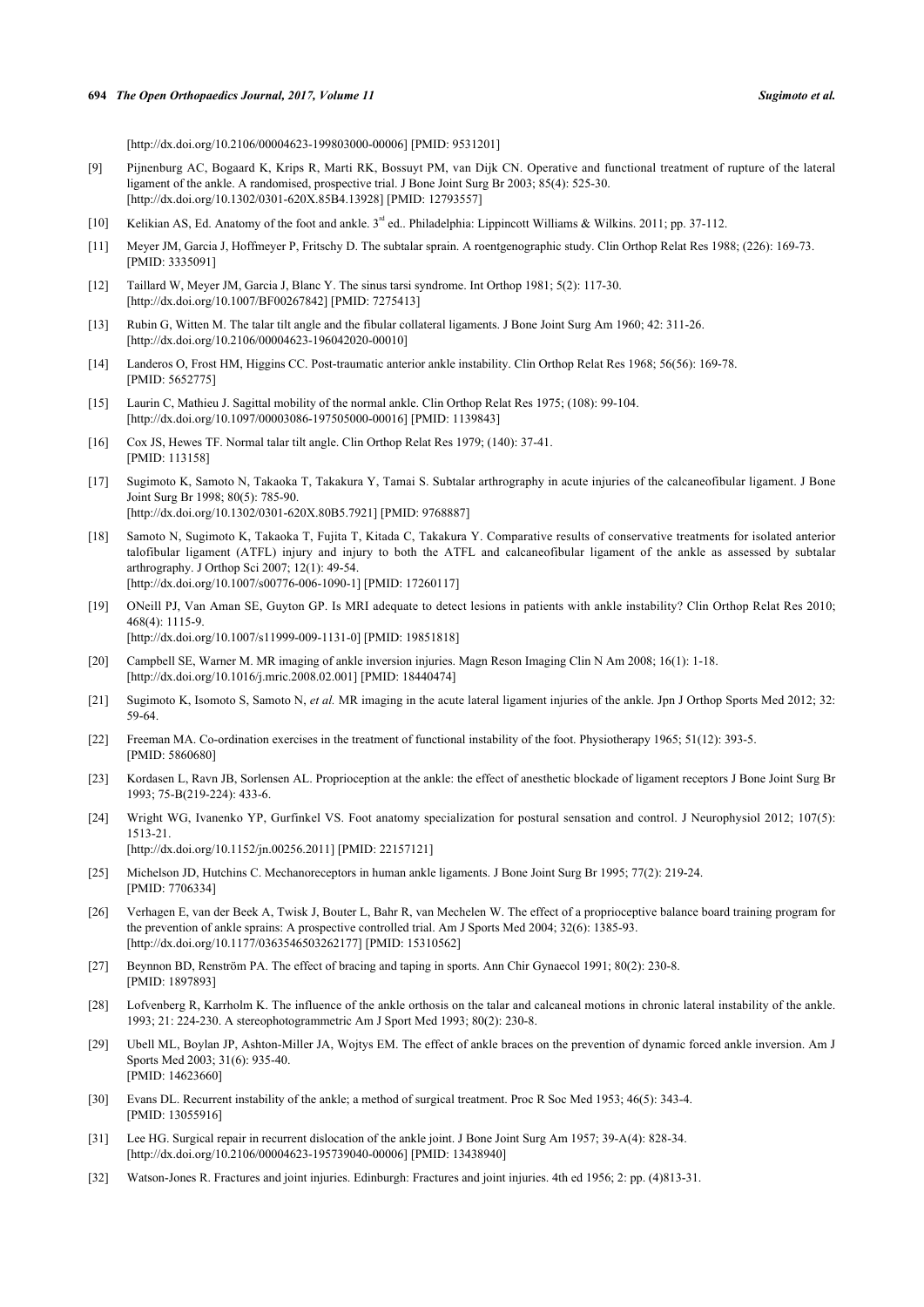- <span id="page-8-0"></span>[33] Snook GA, Chrisman OD, Wilson TC. Long-term results of the Chrisman-Snook operation for reconstruction of the lateral ligaments of the ankle. J Bone Joint Surg Am 1985; 67(1): 1-7. [\[http://dx.doi.org/10.2106/00004623-198567010-00001](http://dx.doi.org/10.2106/00004623-198567010-00001)] [PMID: [3968090\]](http://www.ncbi.nlm.nih.gov/pubmed/3968090)
- <span id="page-8-1"></span>[34] Sugimoto K, Takakura Y, Akiyama K, Kamei S, Kitada C, Kumai T. Long-term results of Watson-Jones tenodesis of the ankle. Clinical and radiographic findings after ten to eighteen years of follow-up. J Bone Joint Surg Am 1998; 80(11): 1587-96. [\[http://dx.doi.org/10.2106/00004623-199811000-00004](http://dx.doi.org/10.2106/00004623-199811000-00004)] [PMID: [9840626\]](http://www.ncbi.nlm.nih.gov/pubmed/9840626)
- <span id="page-8-2"></span>[35] Bahr R, Pena F, Shine J, Lew WD, Tyrdal S, Engebretsen L. Biomechanics of ankle ligament reconstruction. An in vitro comparison of the Broström repair, Watson-Jones reconstruction, and a new anatomic reconstruction technique. Am J Sports Med 1997; 25(4): 424-32. [\[http://dx.doi.org/10.1177/036354659702500402\]](http://dx.doi.org/10.1177/036354659702500402) [PMID: [9240973](http://www.ncbi.nlm.nih.gov/pubmed/9240973)]
- <span id="page-8-3"></span>[36] Broström L. Sprained ankles. VI. Surgical treatment of chronic ligament ruptures. Acta Chir Scand 1966; 132(5): 551-65. [PMID: [5339635\]](http://www.ncbi.nlm.nih.gov/pubmed/5339635)
- <span id="page-8-4"></span>[37] Gould N. Repair of lateral ligament of ankle. Foot Ankle 1987; 8(1): 55-8. [\[http://dx.doi.org/10.1177/107110078700800111\]](http://dx.doi.org/10.1177/107110078700800111) [PMID: [3623363](http://www.ncbi.nlm.nih.gov/pubmed/3623363)]
- <span id="page-8-5"></span>[38] Kura H, Ishii S, Luo ZP, *et al.* Kinematic change of the ankle and ankle-subtalar joint complex of the foot treated by Brostrom-Gould procedure. J Jpn Orthop Assoc 2001; 75: S575.
- <span id="page-8-6"></span>[39] Burks RT, Morgan J. Anatomy of the lateral ankle ligaments. Am J Sports Med 1994; 22(1): 72-7. [\[http://dx.doi.org/10.1177/036354659402200113\]](http://dx.doi.org/10.1177/036354659402200113) [PMID: [8129114](http://www.ncbi.nlm.nih.gov/pubmed/8129114)]
- <span id="page-8-7"></span>[40] Ozeki S, Yasuda K, Kaneda K, *et al.* Analysis of the isometry for reconstruction of the lateral ligaments. J Jpn Soc Surg 1990; 11: 89-102.
- <span id="page-8-8"></span>[41] Horobe S, Shino K, Taga I, *et al.* Reconstruction of lateral ligaments of the ankle with allogenic tendon grafts. J Bone Joint Surg Br 1991; 73-  $B: 802-5$
- [42] Ozeki S, Yasuda K, Tsujino K, *et al.* Isometry of the ligament in ankle motion, the 6<sup>th</sup> repots. Isometry of the anatomically reconstructed ligaments. J Jpn Soc Surg 1993; 14: 255-8.
- [43] Kura H, Sasaki T, Miyano S, *et al.* Recostruction of the ankle ligament based on isometry with a free auto tendon graft. J Jpn Soc Surg 1993; 14: 259-64.
- <span id="page-8-11"></span>[44] Sugimoto K, Takakura Y, Kumai T, Iwai M, Tanaka Y. Reconstruction of the lateral ankle ligaments with bone-patellar tendon graft in patients with chronic ankle instability: A preliminary report. Am J Sports Med 2002; 30(3): 340-6. [PMID: [12016073\]](http://www.ncbi.nlm.nih.gov/pubmed/12016073)
- <span id="page-8-10"></span>[45] Okuda R, Kinoshita M, Morikawa J, Yasuda T, Abe M. Arthroscopic findings in chronic lateral ankle instability: Do focal chondral lesions influence the results of ligament reconstruction? Am J Sports Med 2005; 33(1): 35-42. [\[http://dx.doi.org/10.1177/0363546504271058\]](http://dx.doi.org/10.1177/0363546504271058) [PMID: [15610997](http://www.ncbi.nlm.nih.gov/pubmed/15610997)]
- <span id="page-8-9"></span>[46] Takao M, Oae K, Uchio Y, Ochi M, Yamamoto H. Anatomical reconstruction of the lateral ligaments of the ankle with a gracilis autograft: A new technique using an interference fit anchoring system. Am J Sports Med 2005; 33(6): 814-23. [\[http://dx.doi.org/10.1177/0363546504272688\]](http://dx.doi.org/10.1177/0363546504272688) [PMID: [15933205](http://www.ncbi.nlm.nih.gov/pubmed/15933205)]
- <span id="page-8-12"></span>[47] Glas E, Paar O, Smasal V, Bernett P. [Periosteal flap reconstruction of the external ankle ligaments. Results of a follow-up study]. Unfallchirurg 1985; 88(5): 219-22. [PMID: [4012329\]](http://www.ncbi.nlm.nih.gov/pubmed/4012329)
- <span id="page-8-13"></span>[48] Reichelt A, Weyrauch HJ. [Surgical treatment in ligament injuries of the ankle joint]. Unfallheilkunde 1982; 85(10): 427-30. [PMID: [7147472\]](http://www.ncbi.nlm.nih.gov/pubmed/7147472)
- <span id="page-8-14"></span>[49] Usami N, Inokuchi S, Hiraishi E, Miyanaga M, Waseda A. Clinical application of artificial ligament for ankle instabilitylong-term follow-up. J Long Term Eff Med Implants 2000; 10(4): 239-50. [\[http://dx.doi.org/10.1615/JLongTermEffMedImplants.v10.i4.30](http://dx.doi.org/10.1615/JLongTermEffMedImplants.v10.i4.30)] [PMID: [11194608\]](http://www.ncbi.nlm.nih.gov/pubmed/11194608)
- <span id="page-8-15"></span>[50] Lui TH. Arthroscopic-assisted lateral ligamentous reconstruction in combined ankle and subtalar instability. Arthroscopy 2007; 23(5): 554-4. [\[http://dx.doi.org/10.1016/j.arthro.2006.07.038](http://dx.doi.org/10.1016/j.arthro.2006.07.038)] [PMID: [17478288\]](http://www.ncbi.nlm.nih.gov/pubmed/17478288)
- <span id="page-8-16"></span>[51] Nery C, Raduan F, Del Buono A, Asaumi ID, Cohen M, Maffulli N. Arthroscopic-assisted Broström-Gould for chronic ankle instability: A long-term follow-up. Am J Sports Med 2011; 39(11): 2381-8. [\[http://dx.doi.org/10.1177/0363546511416069\]](http://dx.doi.org/10.1177/0363546511416069) [PMID: [21803979](http://www.ncbi.nlm.nih.gov/pubmed/21803979)]
- <span id="page-8-17"></span>[52] Vega J, Golanó P, Pellegrino A, Rabat E, Peña F. All-inside arthroscopic lateral collateral ligament repair for ankle instability with a knotless suture anchor technique. Foot Ankle Int 2013; 34(12): 1701-9. [\[http://dx.doi.org/10.1177/1071100713502322\]](http://dx.doi.org/10.1177/1071100713502322) [PMID: [23978706](http://www.ncbi.nlm.nih.gov/pubmed/23978706)]
- <span id="page-8-18"></span>[53] Giza E, Shin EC, Wong SE, *et al.* Arthroscopic suture anchor repair of the lateral ligament ankle complex: A cadaveric study. Am J Sports Med 2013; 41(11): 2567-72. [\[http://dx.doi.org/10.1177/0363546513500639\]](http://dx.doi.org/10.1177/0363546513500639) [PMID: [23982396](http://www.ncbi.nlm.nih.gov/pubmed/23982396)]
- <span id="page-8-19"></span>[54] Guillo S, Archbold P, Perera A, Bauer T, Sonnery-Cottet B. Arthroscopic anatomic reconstruction of the lateral ligaments of the ankle with gracilis autograft. Arthrosc Tech 2014; 3(5): e593-8. [\[http://dx.doi.org/10.1016/j.eats.2014.06.018](http://dx.doi.org/10.1016/j.eats.2014.06.018)] [PMID: [25473613](http://www.ncbi.nlm.nih.gov/pubmed/25473613)]